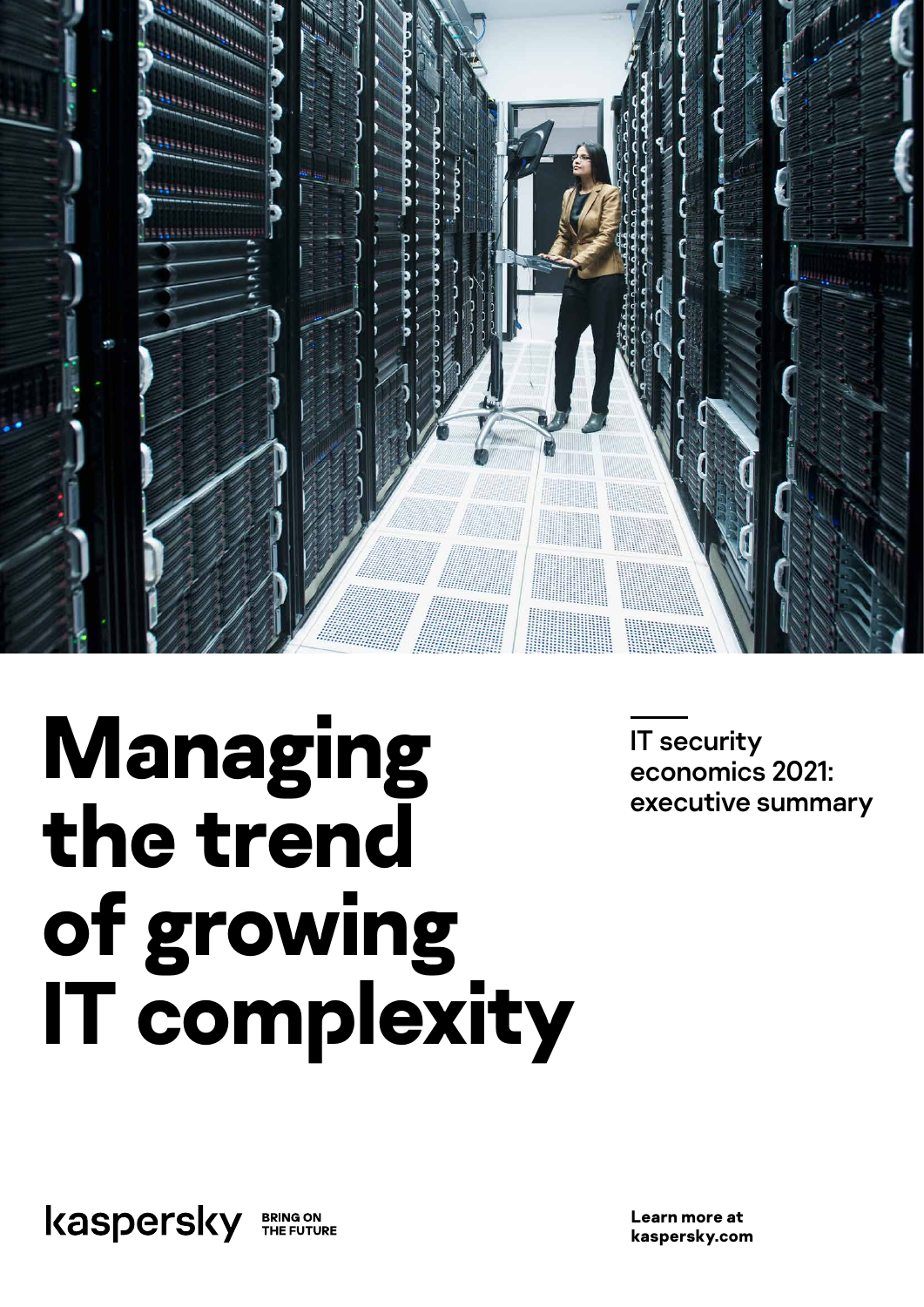### **Contents**

| Introduction                                         | 2  |
|------------------------------------------------------|----|
| Methodology                                          | 2  |
| Key findings                                         | 3  |
| Old threats, same costs, new challenges              | 4  |
| Changing tactics in response to data breaches        | 7  |
| The costliest data breaches start with third parties | 9  |
| What is driving IT security investments?             | 10 |
| Factors in budget decreases                          | 12 |
| IT complexity becomes a top challenge for business   | 13 |
| Conclusion                                           | 14 |
| <b>Additional charts</b>                             | 16 |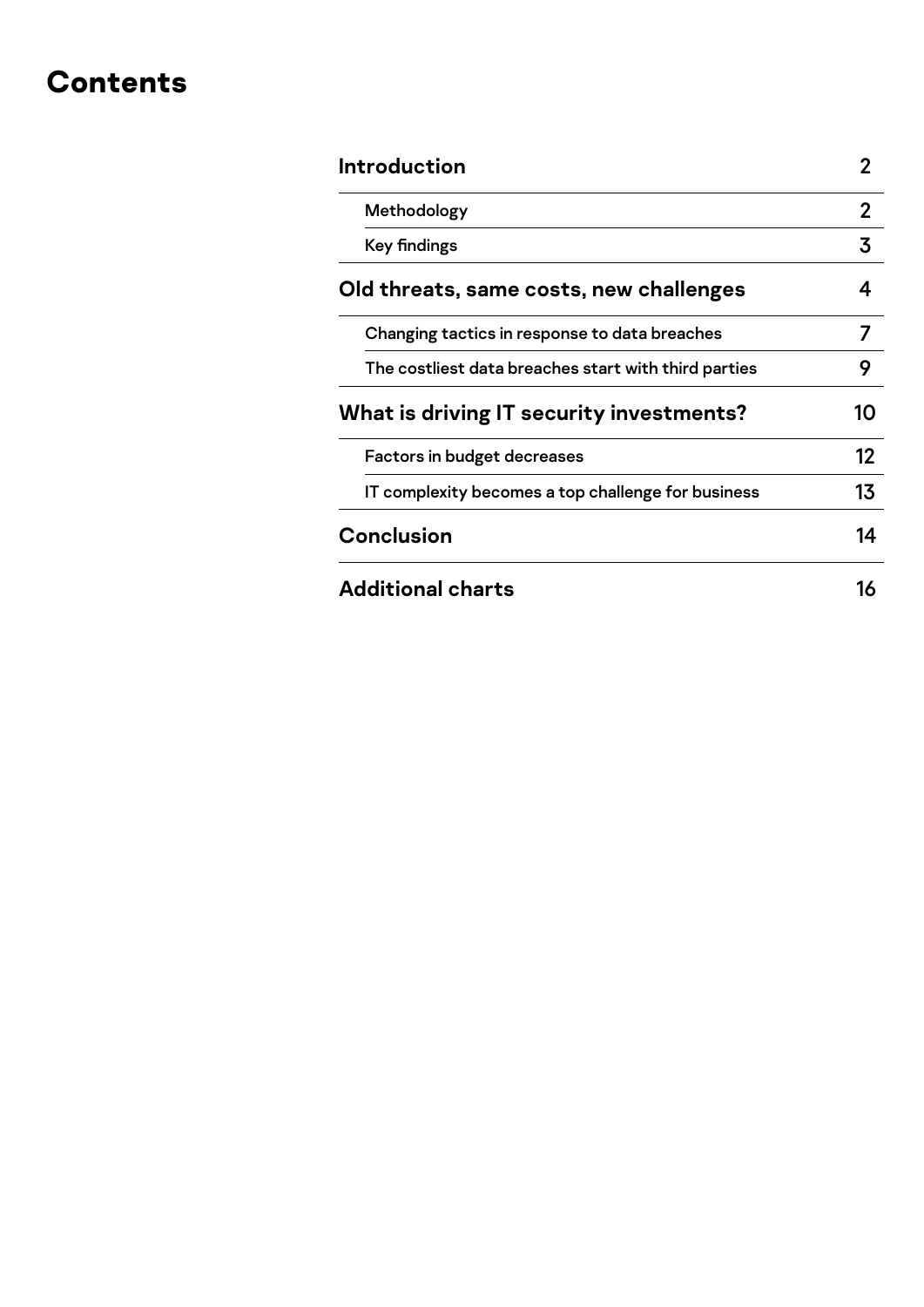### <span id="page-2-0"></span>**Introduction**

In last year's [IT Security Economics report](https://go.kaspersky.com/rs/802-IJN-240/images/Kaspersky_IT Security Economics 2020_Executive Summary.pdf) , we described 2020 as a year of great change. That change has continued, or perhaps even increased this year, with working patterns and the way businesses operate shifting forever.

> In 2021, businesses have embraced the hybrid working model, with staff sometimes in the office, or sometimes at home. That has required companies to secure networks across new staff laptops or tablets, set up Virtual Private Networks (VPNs), transition to cloud servers and quickly approve new collaboration software.

That rapid, widespread adoption of working-from-home tools has put considerable strain on security teams, who must safeguard business networks without making it harder for employees to work.

Our research highlights a growing cybersecurity trend for 2021: IT teams, in businesses both large and small, are facing increasingly complex IT infrastructure and operating environments. Today they are required to not only protect their organizations from cyberthreats, as they have always done, but do it across a more remote, hybrid and challenging IT infrastructure.

In the current crisis management-led environment, IT security specialists are also focused on optimizing security budgets. This year, effective use of resources became one of the most important topics on their agenda for a long time.

Despite these challenges, our data reveals that businesses have actually coped well throughout the last year and are improving their data breach resilience. In fact, small and medium-sized businesses (SMBs) report only a slight increase in the cost of data attacks, while the costs for enterprises is decreasing.

This report highlights the economics of IT security, laying out the key findings of this year's research and unpicking the changes in the budgets, breaches and business challenges affecting IT security decision makers in 2021.

# Methodology

A total of 4,303 interviews from businesses with more than 50 employees were conducted across 31 countries in May-June 2021. Respondents were asked about the state of IT security within their organizations, the types of threats they face and the costs they have to deal with when recovering from attacks.

Throughout the report, businesses are referred to as either SMBs (small and medium sized businesses with 50 to 999 employees), or enterprises (businesses with over 1,000 employees). Not all survey results are included in this report.

The Kaspersky Corporate IT Security Risks Survey (ITSRS) is a global survey of IT business decision makers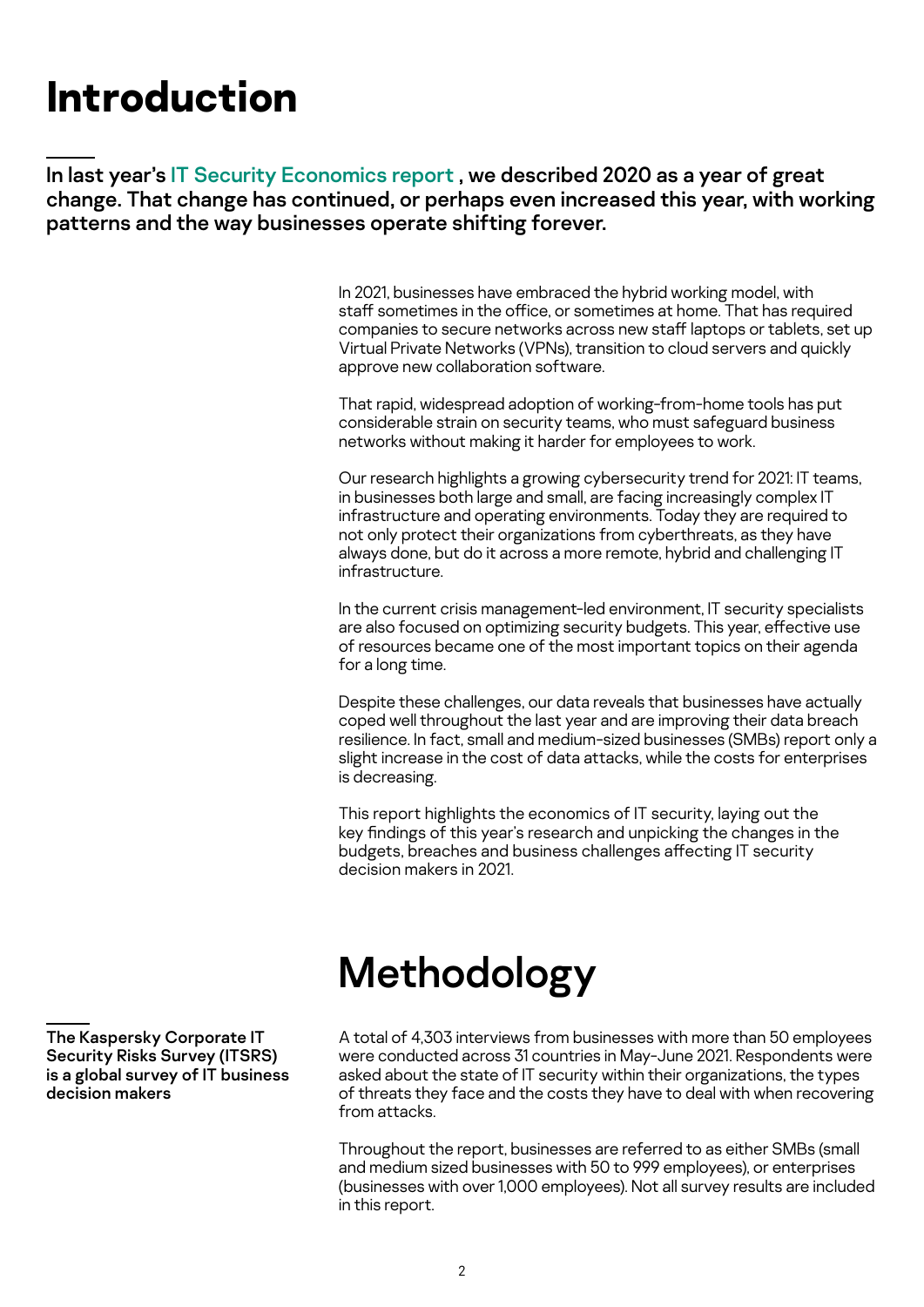# Key findings

### <span id="page-3-0"></span>Cost of data breaches

| <b>\$105k</b>   | <b>\$927k</b>    |
|-----------------|------------------|
| for SMBs        | for enterprises  |
| \$101k ▲ \$105k | \$1.09m ▼ \$927k |
| 2020            | 2020             |
| 2021            | 2021             |

### **IT security budget**



for SMBs

for enterprises



 $\frac{$14m}{2020}$   $\sqrt{\frac{$11.4m}{2021}}$  $\frac{1}{2020}$ 

- The cost of data breaches for SMBs increased slightly (\$105k in 2021, compared to \$101k in 2020, but still does not achieve the 2018 high point (\$120k). The cost of a data breach for enterprises fell to \$927k, below the previous low of \$992k in 2017.
- Incidents involving shared data with suppliers was the costliest breach for enterprises, with a total impact of \$1.4m in 2021.
- Enterprises were less likely to report data breaches this year, with 34% avoiding doing so, compared to 28% in 2020.
- Cybersecurity budgets, planned in the midst of the pandemic at the end of 2020, decreased dramatically for enterprises, falling by 19% to \$11.4m. That's compared to \$14m in 2020. Meanwhile, SMB security budgets only decreased slightly, down to \$267k in 2021, compared to \$275k last year (a 3% decrease).
- The number one cybersecurity concern for businesses in 2021 is the need for bigger budgets to secure increasingly complex environments (44%), that's up from third place last year (41%) and sixth place in 2018.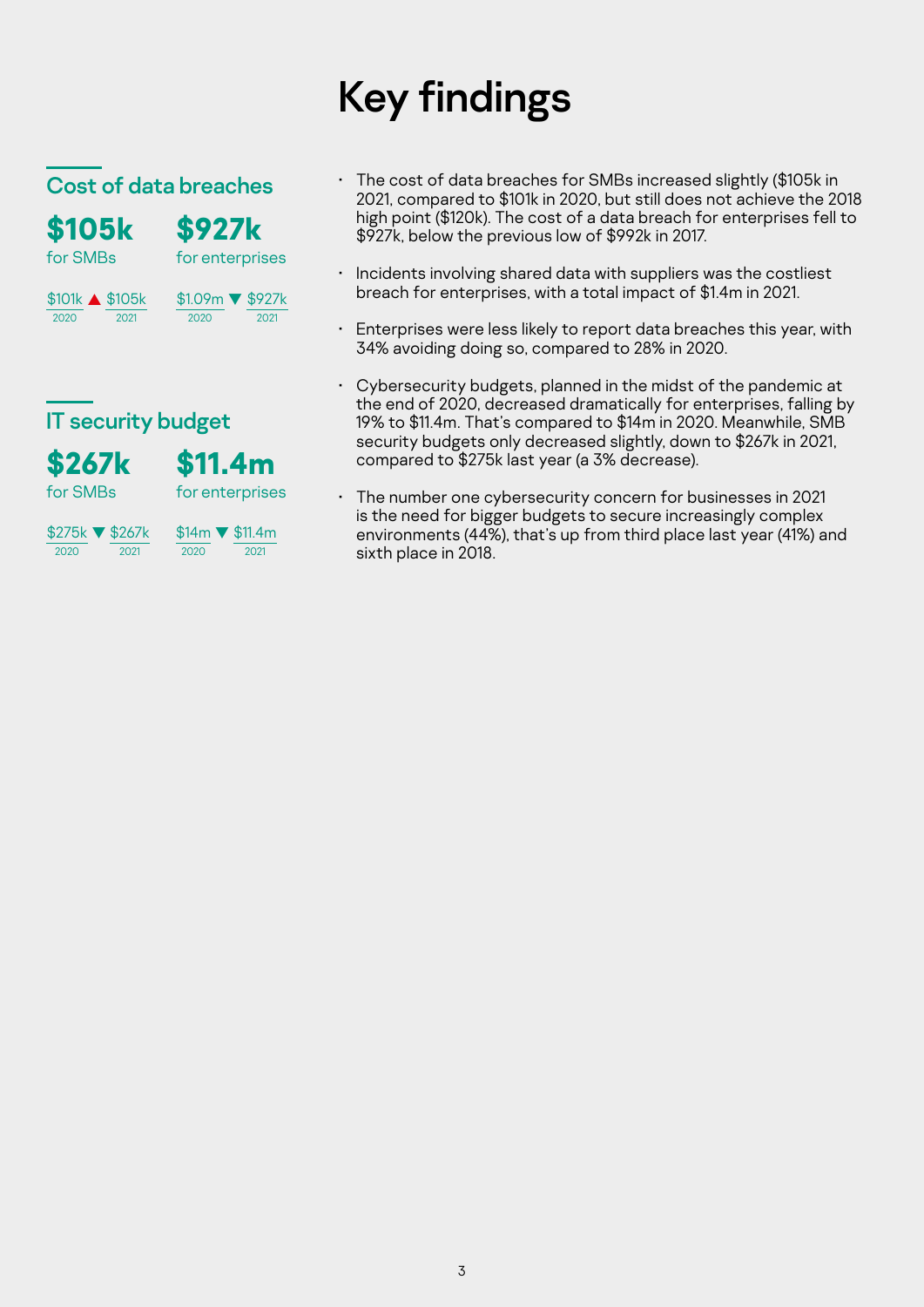### <span id="page-4-0"></span>**Old threats, same costs, new challenges**

This year, cybersecurity risks continued to be a big concern for enterprises and small businesses, with new threats emerging [during the pandemic](https://securelist.com/covid-19-examining-the-threat-landscape-a-year-later/101154/) and the extended period of remote work it introduced.

> However, our research shows that, despite those new threats, the costs of data breaches didn't grow excessively in 2021.

> In fact, there was only a small 4% increase in the financial impact of data breaches for SMBs (\$105k in 2021, compared to \$101k in 2020), and a notable 15% decrease for enterprises. That impact for those larger organizations fell to \$927k from \$1.09 million in 2020, below the previous lowest figure from 2017 (\$992k).

#### **Chart 1:** Average total financial impact of a data breach for SMBs

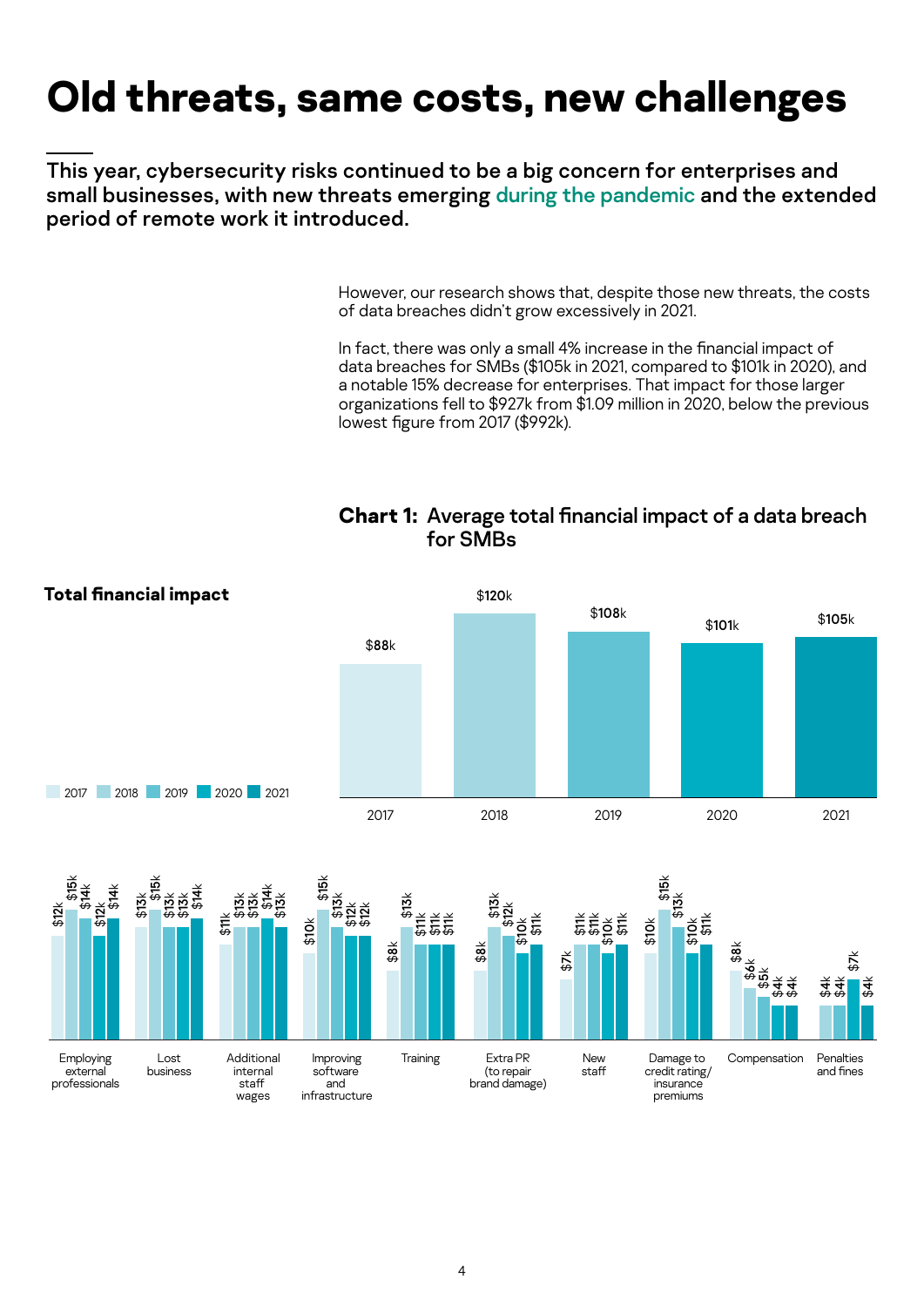### **Chart 2:** Average total financial impact of a data breach for enterprises



One of the key reasons we may be seeing this drop in the financial impact of a data breach in businesses could be due to improvements made in detecting attacks, therefore minimizing the impact of a breach. However, our research also found that enterprises were less likely to report data breaches this year, with 34% managing to avoid doing so, compared to just 28% in 2020.

One explanation for this reduction in reporting could be that businesses are becoming more proactive in eliminating the consequences of a data breach and avoided a lot of the impact from a leak, leading to less need to disclose it. Of course, sometimes the fact of an attack cannot be hidden, for example, if the victim is a public authority or organization providing state services, as it was with Italian COVID-19 vaccination booking system [attacked by ransomware in](https://edition.cnn.com/2021/08/02/business/italy-hackers-covid-vaccine-intl/index.html)  [summer 2021](https://edition.cnn.com/2021/08/02/business/italy-hackers-covid-vaccine-intl/index.html). In such cases, when the attack is exposed to the press, the financial impact rises significantly.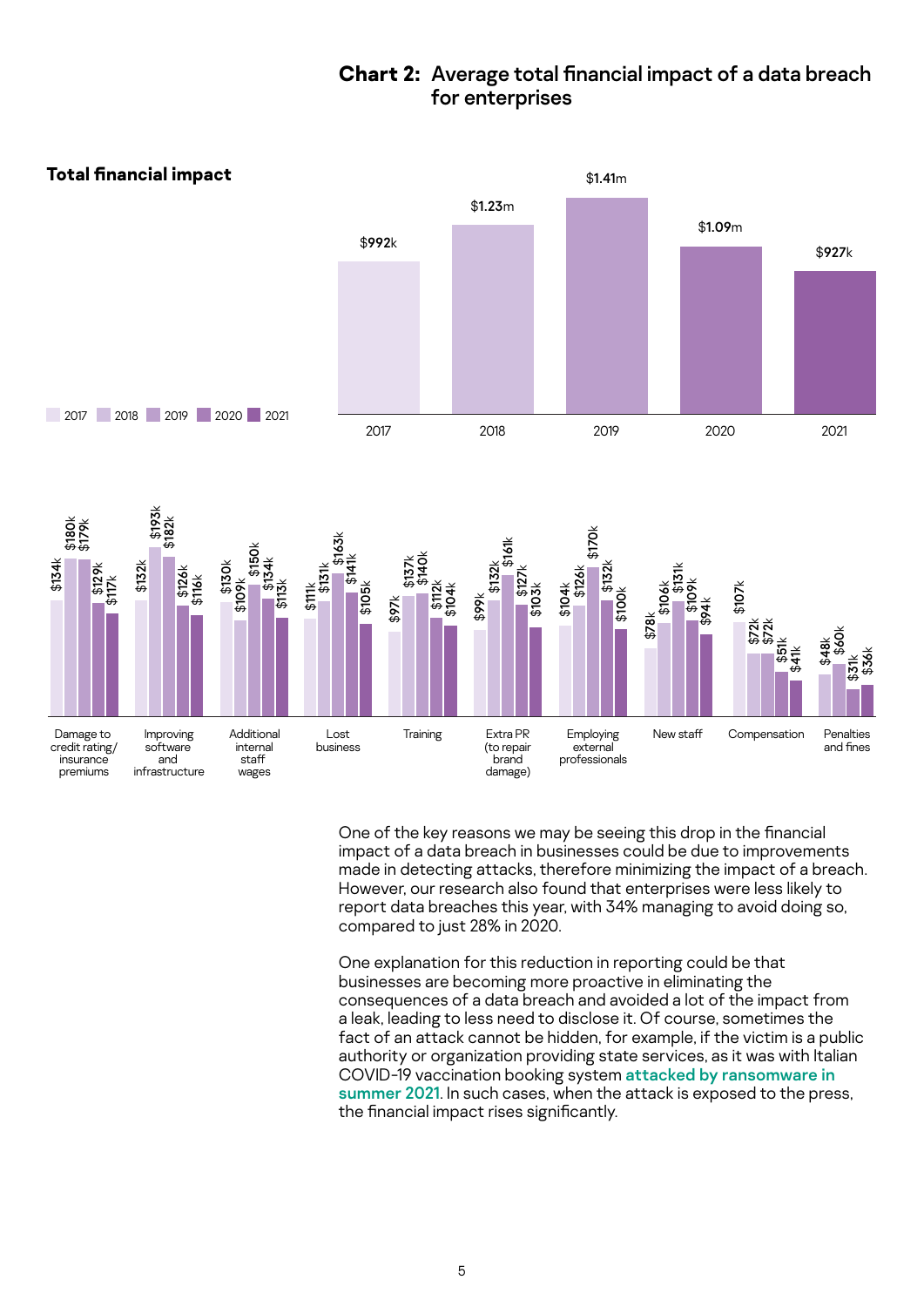However, the higher number of companies avoiding disclosure of breaches could also reflect that some financially vulnerable companies are reluctant to commit time and expense to a criminal investigation or risk reputational damage if a breach becomes public knowledge.



#### **Chart 3:** Average cost of data breaches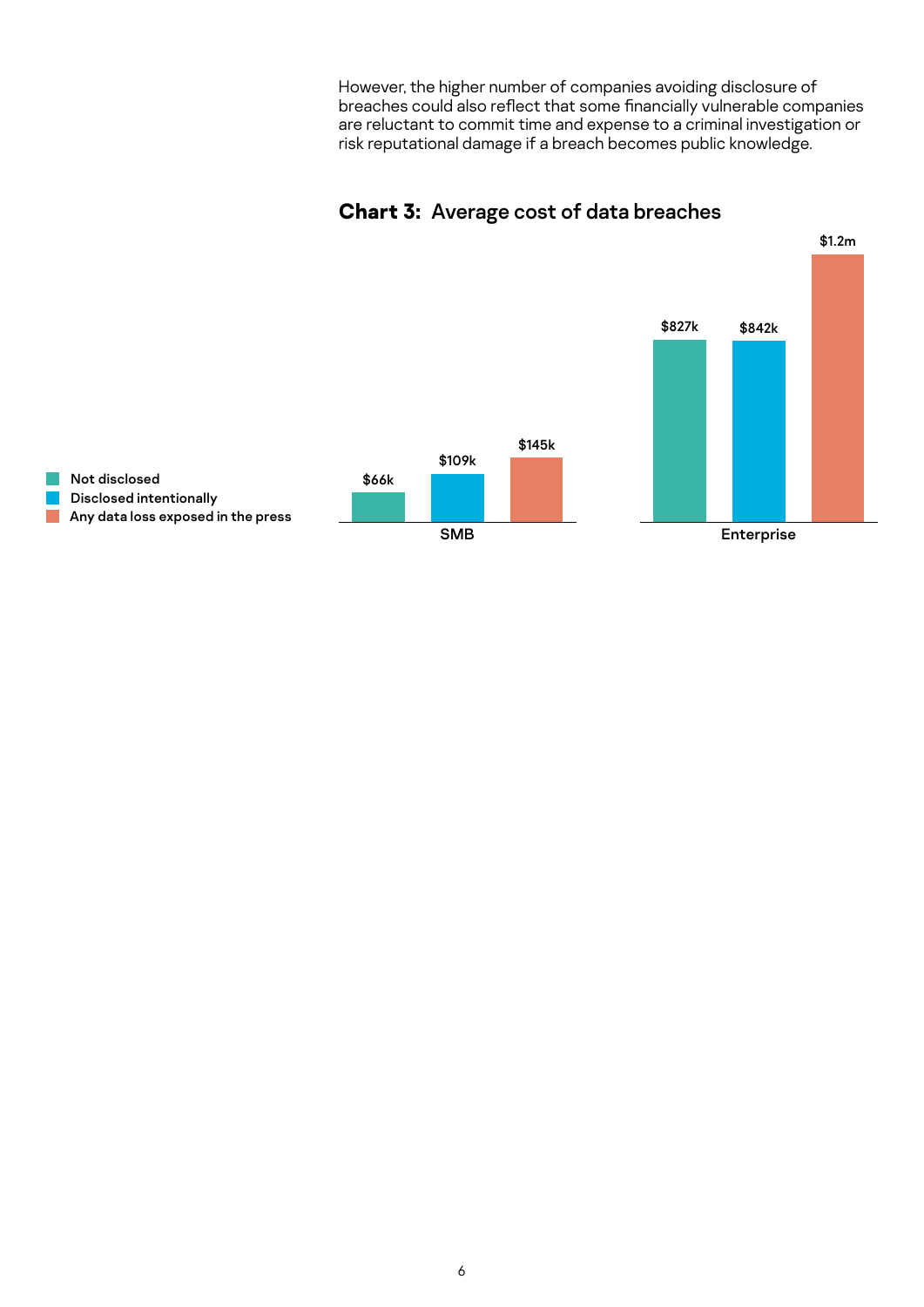### <span id="page-7-0"></span>Changing tactics in response to data breaches

A security breach became less likely to be a sackable offence in 2021, with just 21% of all enterprises firing employees as a result of one in 2021, compared to 24% in 2020.

Our research found senior security executives (in both IT and non-IT roles) were least likely to be fired. C-level executives are 4% likely to be let go, compared to 8% for those with a functional role in IT. Meanwhile, the number of senior IT security staff being laid off decreased by almost half from 14% in 2018 to 8% in 2021.

One possible reason for this change is that, amid a challenging cybersecurity environment, businesses have realized they need to keep their cybersecurity experts to boost skills and knowledge rather than swiftly letting them go following an incident.

"The transfer to remote work and processes has put increased pressure on the information security sector. With cybersecurity jobs in such high demand and skilled professionals in low supply, companies are realizing the value of senior security executives, and the need to plug the talent gap," comments Evgeniya Naumova, Executive VP, Corporate Business at Kaspersky.

This year, the research also found that companies were less likely to recruit more IT security analysts or specialists in response to incidents, with a decrease from 47% last year to 45% in 2021. There was also a notable decrease in the number of establishing new teams or departments dedicated to IT security, down from 42% in 2020 to 39% this year.

Instead, more than a third of organizations (36%) tend to hire non-IT security specialists with legal, compliance and risk management competencies who could help them address the consequences of a breach or prepare a crisis plan if another incident happens. This figure is supported by the [Gartner 2020 Board of Directors Survey](https://www.gartner.com/en/newsroom/press-releases/2021-01-28-gartner-predicts-40--of-boards-will-have-a-dedicated-), which predicts that by 2025, 40% of boards of directors will have a dedicated cybersecurity committee overseen by a qualified board director.



### **Chart 4:** Changes in response to data breaches in enterprises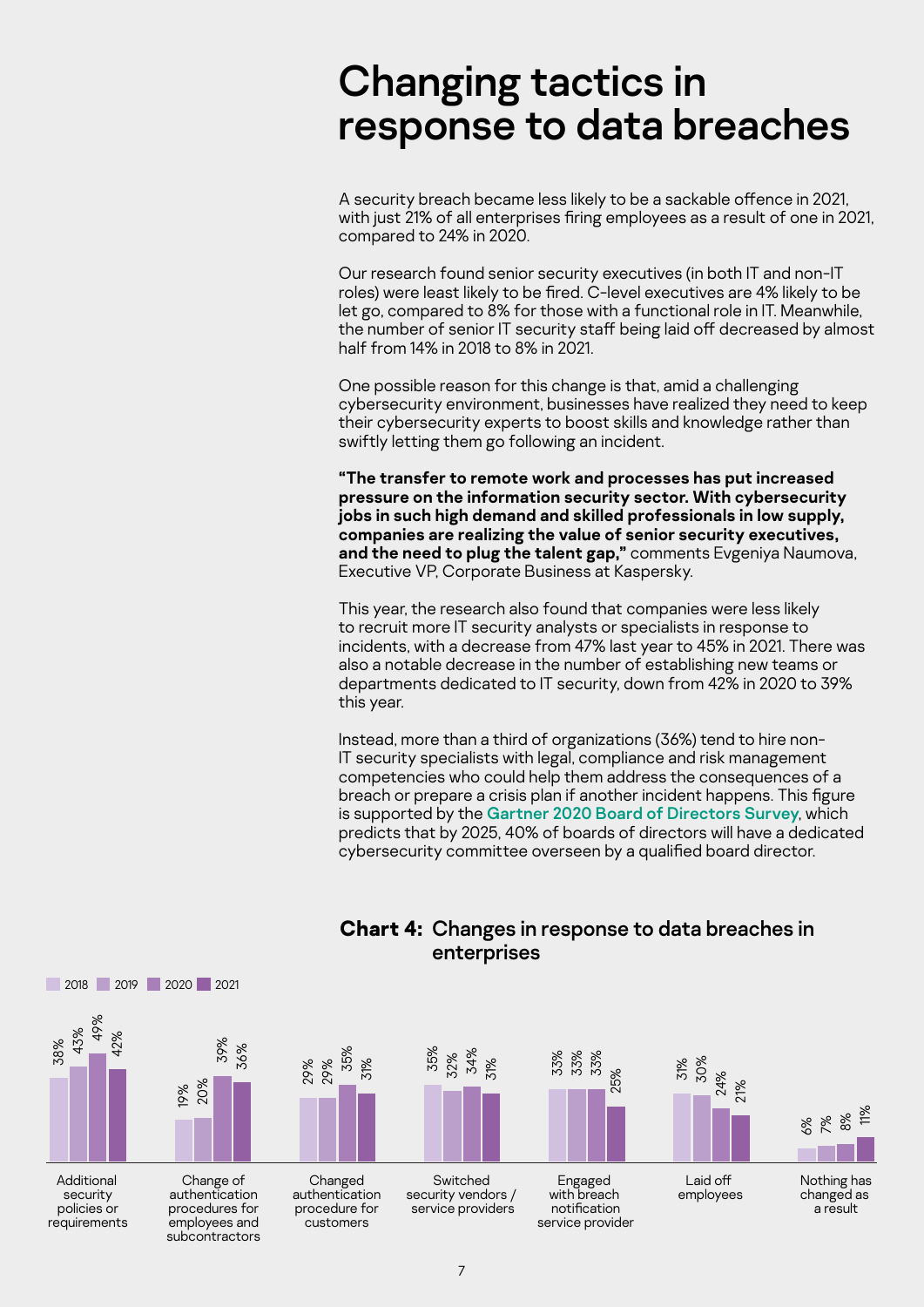### **Chart 5:** Enterprise employees laid off following a security breach



### **Chart 6:** Changes in response to data breaches in SMBs



### **Chart 7:** SMB employees laid off following a security breach

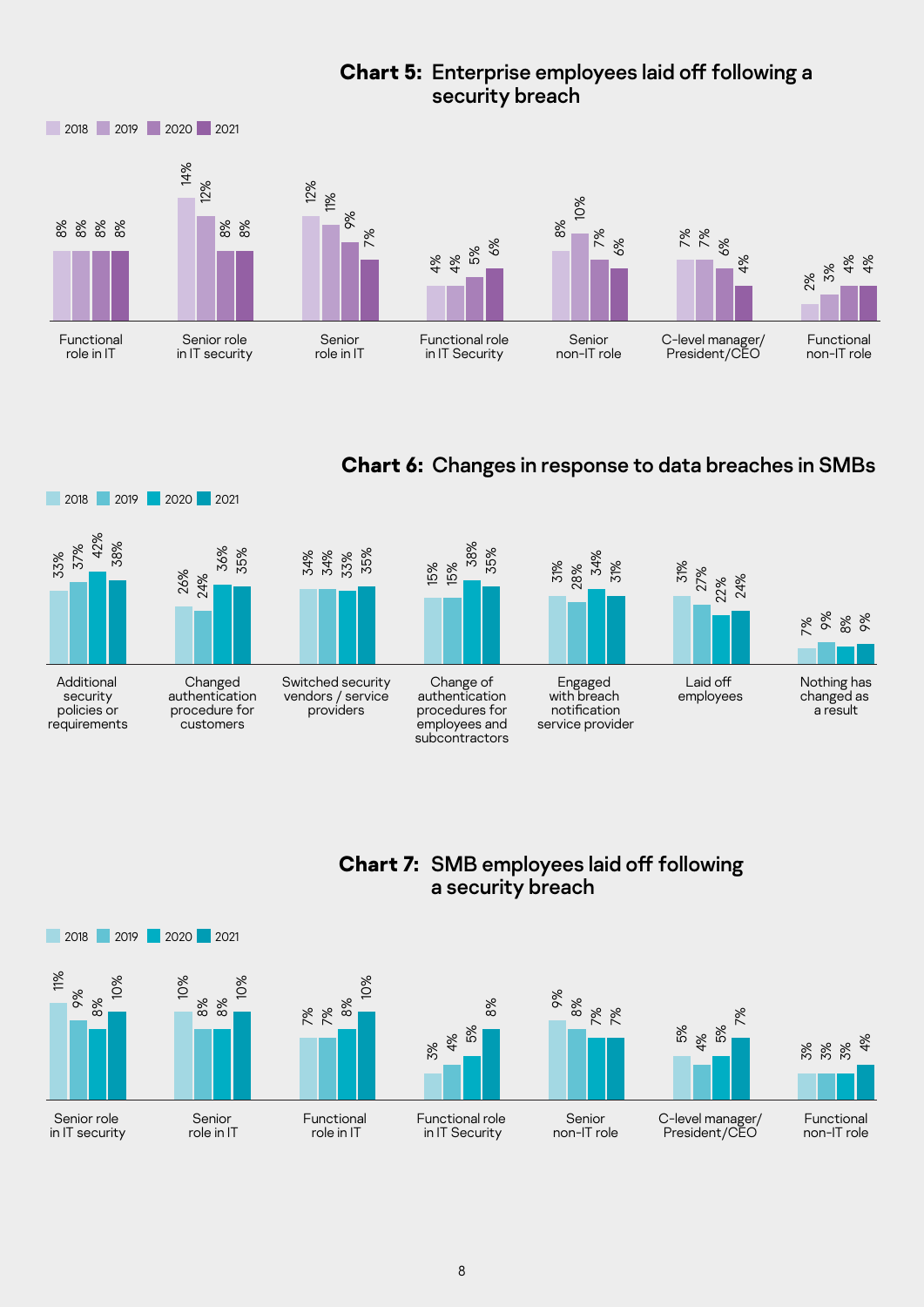### <span id="page-9-0"></span>The costliest data breaches start with third parties

While companies focused on securing their increasingly complex networks this year, third-party software and data suppliers became a cybersecurity blind spot for many organizations. The research highlights a rise in data breaches when partners and third parties were involved – something which businesses are unable to directly control.

In 2021, incidents involving shared data with suppliers were the costliest data breach for enterprises (\$1.4 million), an expense that did not even reach the top five last year, showing how quickly it has become a leading concern among the many other types of incidents.

For SMBs, incidents affecting suppliers' were the costliest form of all cybersecurity incidents (not just data breaches), costing SMBs \$212,000 this year.



### **Chart 8:** The average financial impact of a data breach

### **Chart 9:** The average financial impact of any cybersecurity incident (not just data breaches)

|                                                          | <b>SMB</b> |                                                          | <b>Enterprise</b> |
|----------------------------------------------------------|------------|----------------------------------------------------------|-------------------|
| Incidents affecting suppliers<br>that we share data with | \$212k     | Supply chain attacks                                     | \$2020k           |
| Attacks on<br>point-of-sale (POS) systems                | \$211k     | Incidents affecting suppliers<br>that we share data with | \$1968k           |
| Supply chain attacks                                     | \$210k     | Electronic leakage of<br>data from internal systems      | \$1928k           |
| Electronic leakage of<br>data from internal systems      | \$209k     | Fileless attacks                                         | \$1910k           |
| Attacks on local /<br>anch offices of our company        | \$209k     | Attacks on local /<br>branch offices of our company      | \$1888k           |
| Cryptomining attacks                                     | \$209k     | Incidents involving non-<br>computing, connected devices | \$1865k           |
| Incidents involving non-<br>mputing, connected devices   | \$208k     | Cryptomining attacks                                     | \$1864k           |

#### **SMB**

Attacks on local / A<br>branch offices

Incident computing, con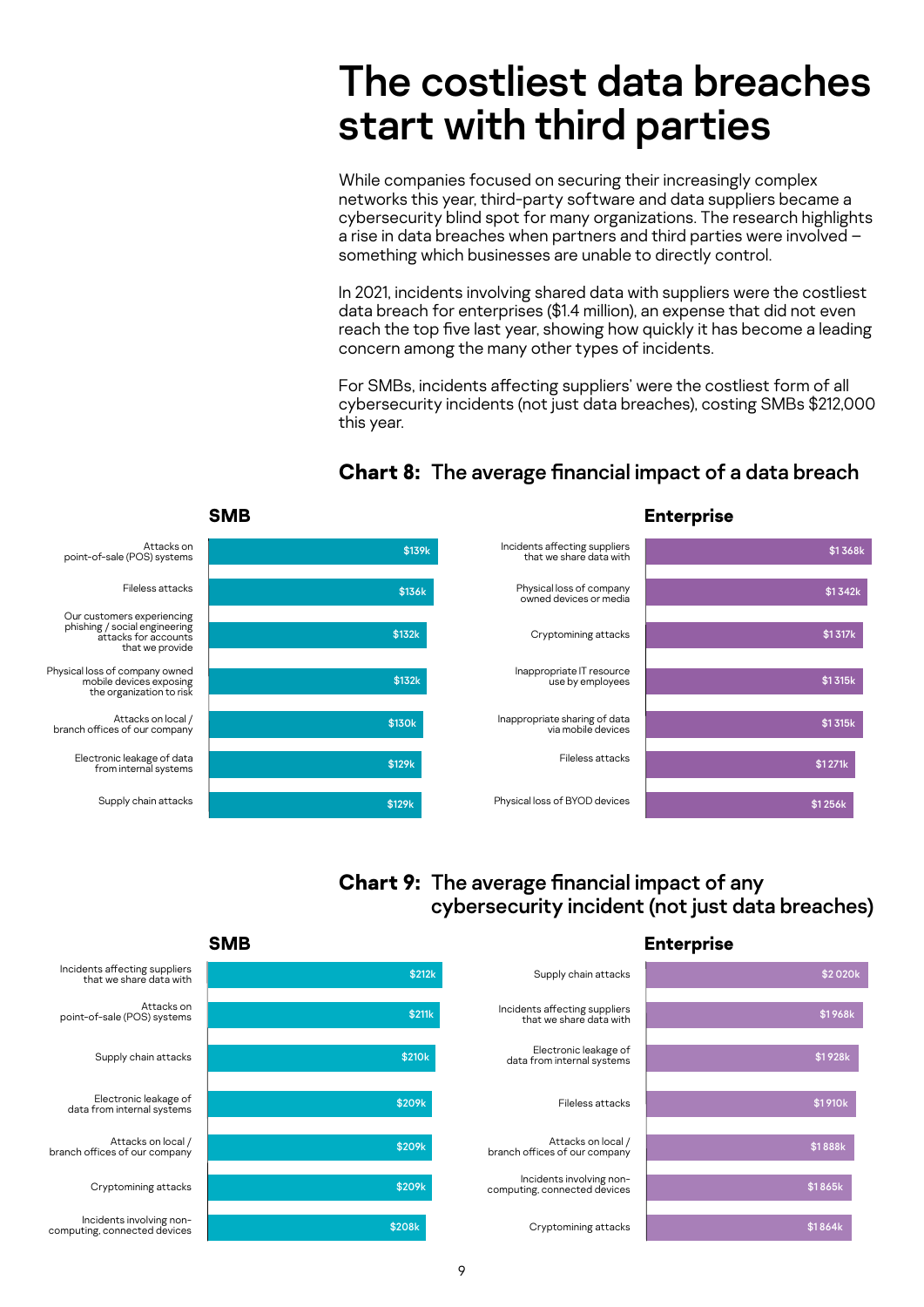# <span id="page-10-0"></span>**What is driving IT security investments?**

External conditions and events can influence IT priorities for businesses. The pandemic and the [world economic recession](https://www.reuters.com/article/us-global-economy-yearend-graphic-idUSKBN2950GH) has proven that. As a result, during the new budget planning period at the end of 2020, organizations have had to adjust plans to meet changing business needs as the crisis continued. The survey revealed the impact this has had on IT security budgets.

> According to estimations of organizations themselves, among SMBs, their average IT budget has fallen from \$1.1m in 2020 to \$1m in 2021. We also see a drop from \$54.1m to \$42.9m for enterprises.

> When it comes to cybersecurity budgets, at enterprises, they decreased dramatically by 19%, to \$11.4m in 2021, compared to \$14m in 2020. SMB cybersecurity budgets remained at a similar level – \$267k in 2021, compared to \$275k last year<sup>1</sup>.

### **Chart 10:** The percentage of IT budget spent on cybersecurity





|                                                             | 2018               | 2019   | 2020               | 2021                        | 2018    | 2019    | 2020                          | 2021    |
|-------------------------------------------------------------|--------------------|--------|--------------------|-----------------------------|---------|---------|-------------------------------|---------|
| Average IT budget                                           | \$1.1 <sub>m</sub> | \$1.2m | \$1.1 <sub>m</sub> | $\textsf{S}1.0\textsf{m}$ . | \$42.1m | \$74.1m | $\frac{1}{2}$ \$54.3m \$42.9m |         |
| Average IT security budget                                  | \$256k             | \$267k | \$275k             | \$267k                      | \$10.2m | \$18.9m | \$14.0m                       | \$11.4m |
| Expected growth of IT security budget<br>(over three years) | $+14%$             | $+11%$ | $+12%$             | $+12%$                      | $+15%$  | $+11%$  | $+11%$                        | $+12%$  |

The numbers for IT and IT security budgets provide the average budget based on answers from IT and IT security employees globally across companies of different sizes and industries.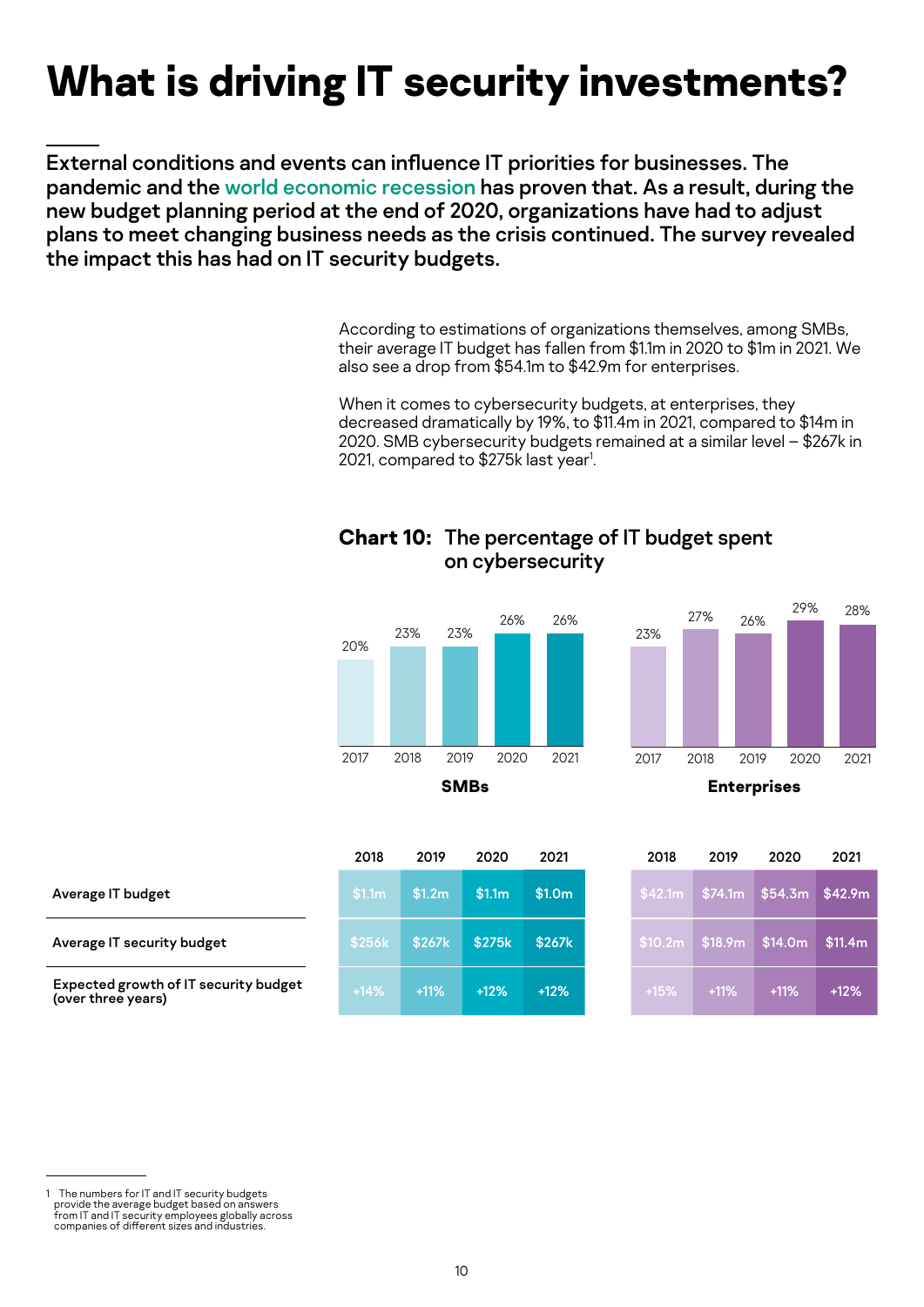### Top reasons for reducing the IT security budget, **SMB**



2020 2021

Despite that, the importance of budget dedicated to cybersecurity continues to grow year-on-year. The estimation of its importance in the IT ecosystem has increased overall from 63% in 2020 to 65% in 2021. That's an increase from 61% to 63% for SMBs, and from 67% to 68% for Enterprises.

"Overall, we expect that cybersecurity budgets should only increase, although there are some factors that impact this situation. Firstly, with everything being moved to the cloud, there is less need for infrastructure, leading to cuts in hardware capital budgets. Also, built-in security options that significantly influence the market. By getting built-in security options, businesses don't see the real price of cybersecurity. In addition, such options are multi-purpose and don't provide for all of the client's needs and nuances. In most cases such security options need additional layers adapted to the specifics of a client's business, such as leading threat intelligence. That would inevitably require additional investments into cybersecurity," says Evgeniya Naumova.

When it comes to defining a budget for cybersecurity, Evgeniya also highlights the possible issue when cybersecurity is considered as part of the overall IT budget: "Different organizations have different attitudes towards financial documentation and budget processes. However, it is not a matter of a line in an organization's budget, but acknowledging that cybersecurity is important and therefore requires dedicated resources and attention.

In general, for information security function to be successful, its projects and activities must be sponsored and supported at board level. Therefore, it is highly important that company boards are aware of the needs of a cybersecurity budget and take responsibility for supporting them.

If a board is not aware of an information security situation or doesn't pay enough attention to this area, it could become just another cost center. The inclusion of an information security budget into the general IT budget means an additional layer of approvals and quite often cybersecurity experts do not have an opportunity to defend their positions and projects in front of the board".

The companies surveyed this year also share positive hopes for the further growth of cybersecurity expenses, with 12% of both SMBs and enterprises expecting that to occur over the next few years. This positive forecast has also been highlighted by [Gartner](https://www.gartner.com/en/newsroom/press-releases/2021-04-07-gartner-forecasts-worldwide-it-spending-to-reach-4-trillion-in-2021), which predicts an 8.4% growth of overall global IT spending in 2021.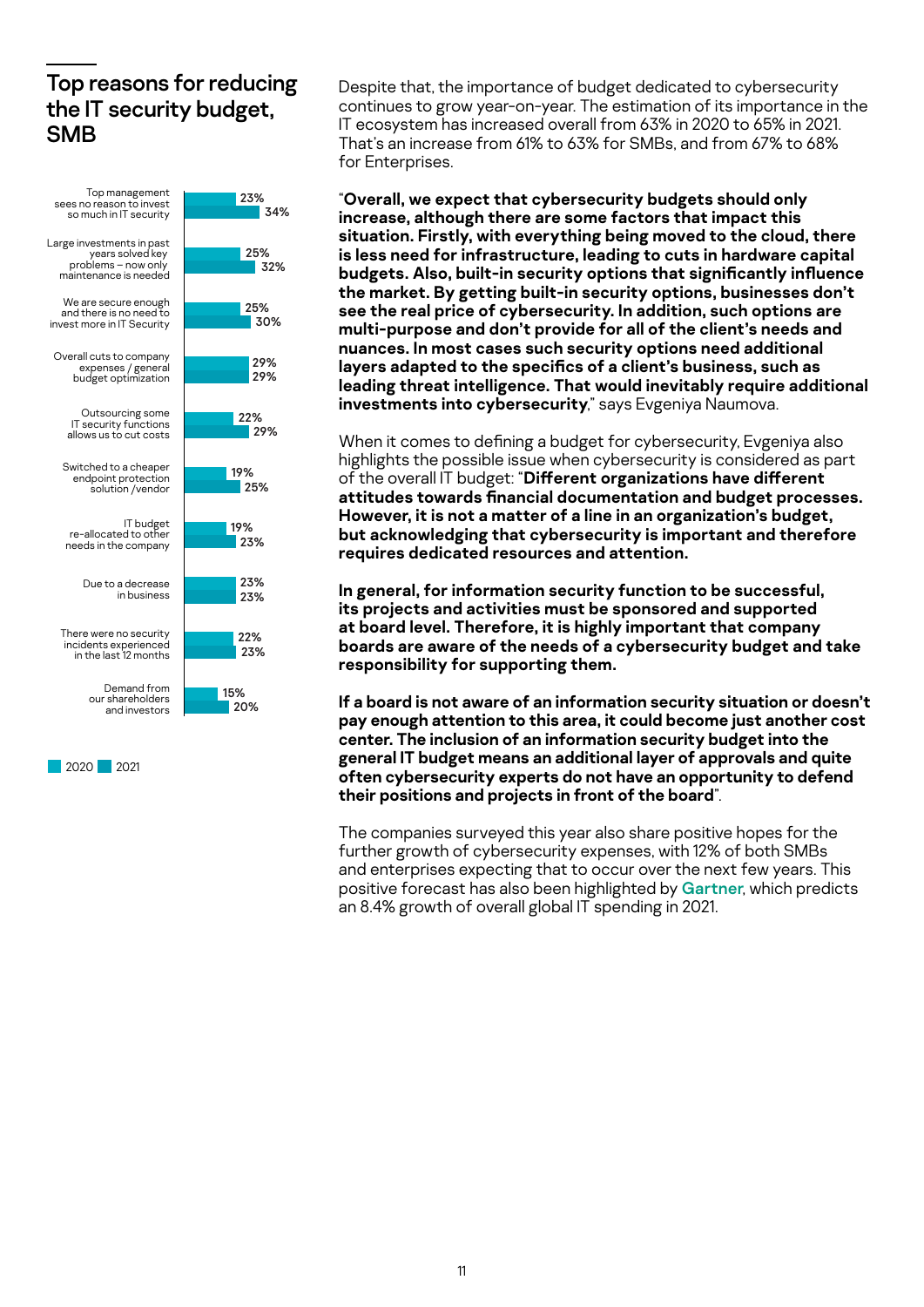### <span id="page-12-0"></span>Top reasons for reducing the IT security budget, enterprises



2020 2021

### Factors in budget decreases

"Though this decrease in IT budgets is temporary, many companies switched to a tough cost-saving mode in 2021. We've seen a number of factors for this.

Organizations tend to utilize their IT and cybersecurity budgets as effectively as possible. This year, some companies may have bought a service before the pandemic, but in the process, realized that they needed another offering, so requests changed to match their current needs. Normally, companies would simply allocate additional budget in this case. Instead, they are trying to understand which services they have already paid for, but have not yet provided, which they can exit from in favour of a service that is more business critical.

In addition, the growth of information security budgets occurs, not because teams need support for existing systems but because they need to introduce new products. In the face of a pandemic and the transition to home offices, many companies have introduced a suspension on new IT projects. For example, if existing information security tools work effectively, they may decide it is better not to touch them, while major updates or new projects may be stopped or postponed. In my understanding, more than half of the budget decrease is because of this factor.

Another factor to consider is the increasing pace of cloud adoption. According to our observations, two years ago a large number of customers preferred on-premise solutions in private clouds. That involved the purchase of a large amount of hardware. Now, even very closed organizations tend to use public cloud.

This entailed a change in the need for information security systems. A number of projects that have been created over the years and were supposed to be used in on-premises infrastructure may have now lost their relevance.

It will take some time for customers to mature a set of requirements for the cloud and for vendors to form a package of solutions. But the request is here, and the new package of cybersecurity solutions for implementation will be formed.

Moving from CapEx to OpEx models also impacts the budgeting process. As the intensity of attacks and new samples has grown, IT services have had to focus on surviving in extreme conditions. In that context, there was nothing left to do but hire external service providers, such as MSSPs. At the same time, budgets that previously were dedicated to purchasing hardware are now being used to pay for services. But a piece of hardware was bought to last for several years, while a service is paid monthly. Therefore, when we compare year-onyear, a part of the budget has moved from CapEx to OpEx. But since MSSPs are paid for on a monthly basis, its contribution to the overall spending is not as noticeable.

Although all these factors led to a decrease in budgets, they actually lead to a new era for us. I have no doubt that budgets will recover and even grow, but this will happen in a new landscape of IT systems, more active use of the service model and cloud," — says Veniamin Levtsov, VP, Center of Corporate Business Expertise at Kaspersky.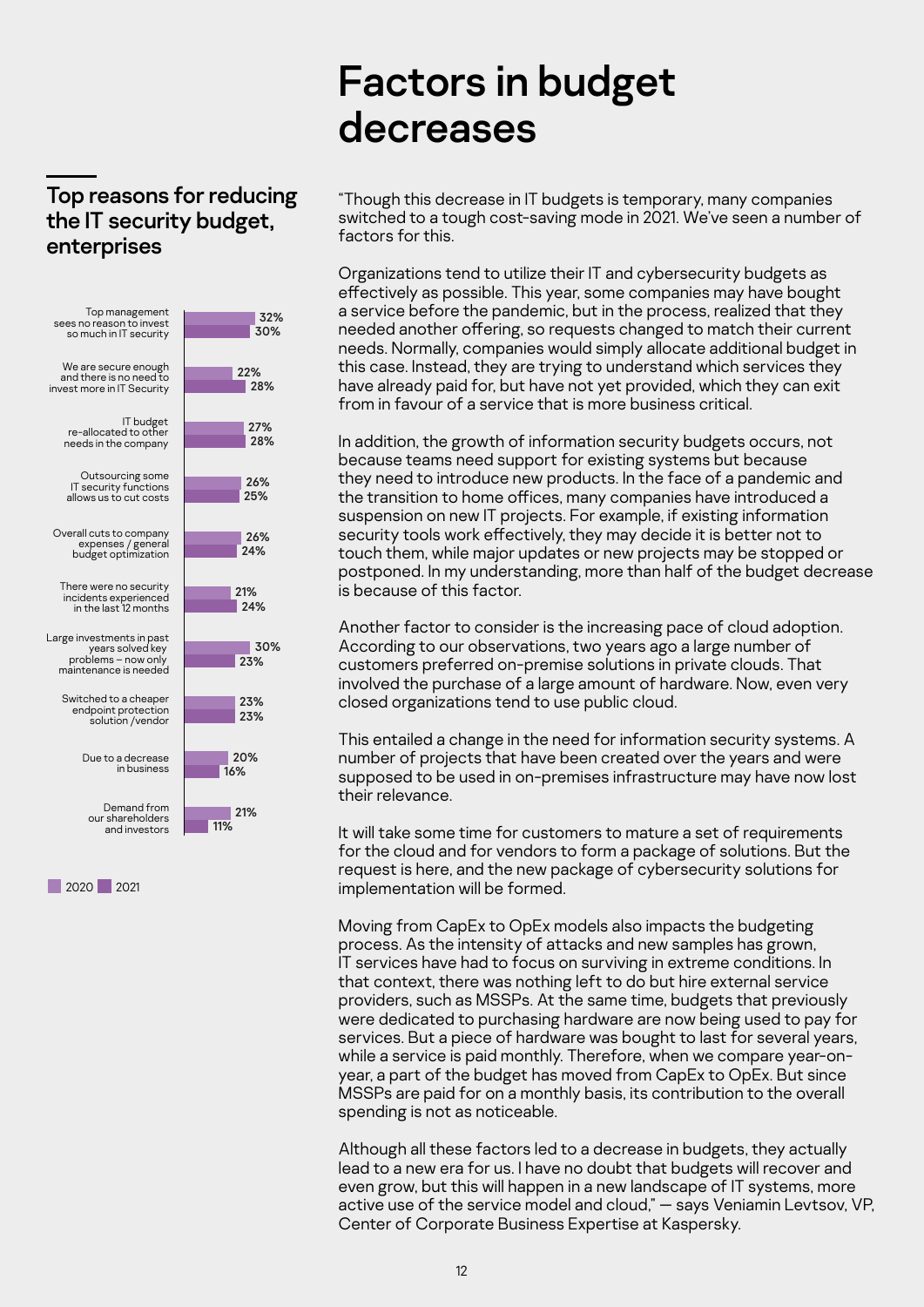### <span id="page-13-0"></span>IT complexity becomes a top challenge for business

For many businesses, increasingly complex IT infrastructure and the demand for relevant expertise to support and protect it has also become a defining factor for investment.

In the top challenges that IT leaders say their businesses are facing, the cost of securing increasingly complex environments has soared to second place (44%). That's up from third place last year (41%) and sixth place in 2018. As a challenge, it's beaten only by data protection which takes the top spot (57%).

This complexity is also seeing budgets need to rise. Almost half (47%) of enterprises named increased complexity of their IT infrastructure as the top reason to expand the IT security budget (compared to 43% in 2020).

| Most concerning IT security related business issues                               |     |      | <b>Rank of concern</b> |      |      |  |
|-----------------------------------------------------------------------------------|-----|------|------------------------|------|------|--|
|                                                                                   |     | 2018 | 2019                   | 2020 | 2021 |  |
| Data protection                                                                   | 57% | 1st  | 1st                    | 1st  | 1st  |  |
| Cost of securing increasingly complex technology environments                     | 44% | 6rd  | 3nd                    | 3nd  | 2nd  |  |
| Ensuring compliance of staff with security policies and regulatory requirements   | 42% | 3th  | 2rd                    | 2rd  | 3rd  |  |
| Security issues of cloud infrastructure adoption and business process outsourcing | 36% | 2nd  | 5th                    | 4th  | 4th  |  |
| <b>Business continuity</b>                                                        | 34% | 5th  | 4th                    | 5th  | 5th  |  |
| Relationships with partners/customers                                             | 34% | 4th  | 6th                    | 6th  | 6th  |  |
| Security issues of mobile devices and BYOD trends                                 | 27% | 7th  | 7th                    | 7th  | 7th  |  |
| Security can become a blocker to business transformation and collaboration        | 26% | N/A  | 8th                    | 8th  | 8th  |  |

### **Chart 11:** Top IT concerns for businesses

In 2021, businesses have felt even more pressure to provide continuous business functionality while also ensuring the security of their customers' digital assets, and they're turning to outsourced help to do this.

Our research found that businesses are increasingly turning to MSPs for particular skillsets to protect them in a challenging landscape. Both SMBs (52%) and enterprise (56%) stated 'requirements in special expertise' as their number one reason for appointing third party security specialists. In 2020, the main reasons for outsourcing IT security were efficiency in delivering security solutions for enterprises (70%) and financial effectiveness for SMBs (42%).

The rapid adoption of new technologies and change in work patterns, combined with the exponential growth of IT complexity, encouraged businesses to outsource security challenges to highly skilled professionals outside their organization.

With today's companies under huge pressure to keep up with the always-on, always-connected digital economy and the demand for constant innovation, we can assume that trend of engaging third-party experts will continue to grow.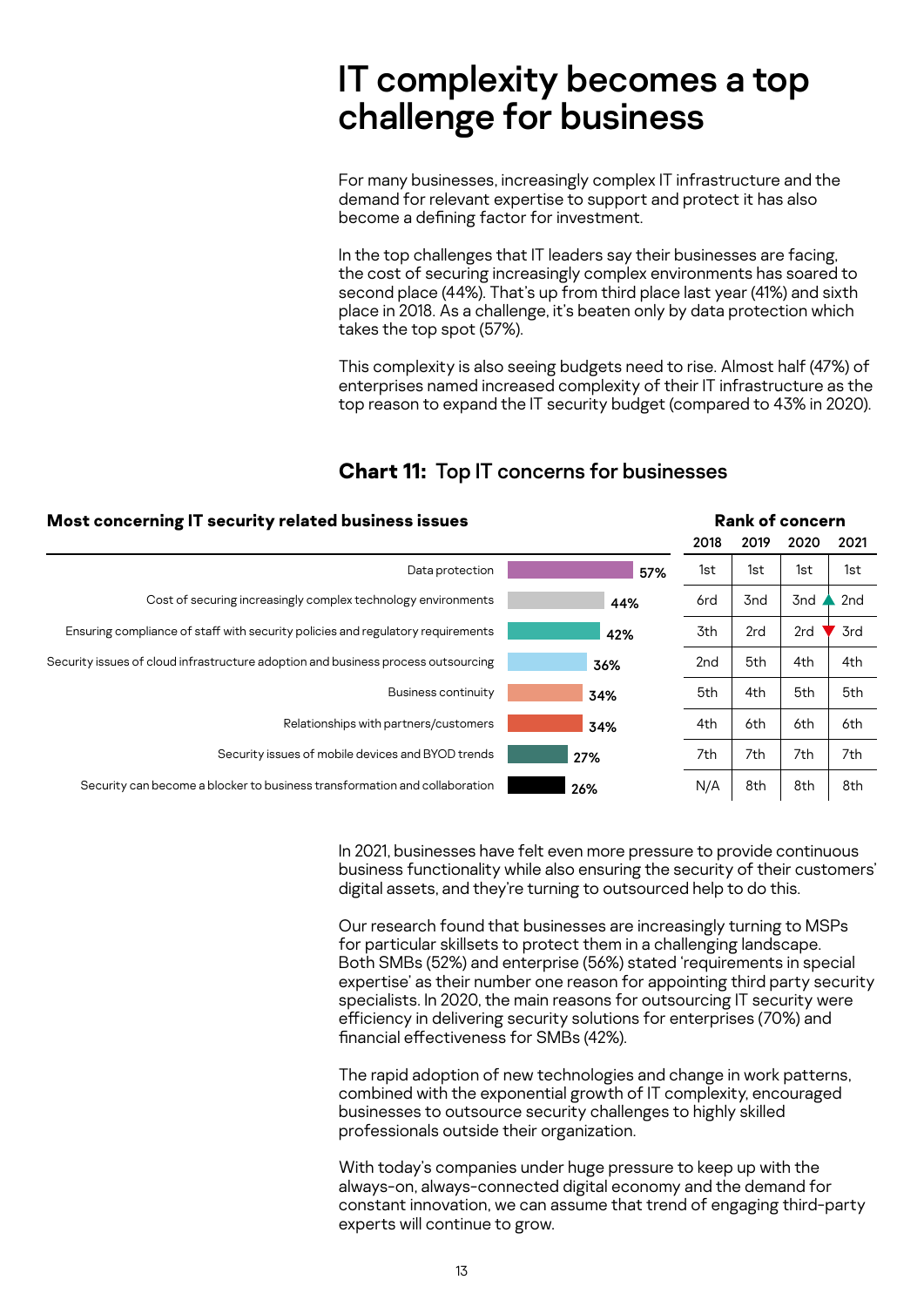## <span id="page-14-0"></span>**Conclusion**

In another difficult year for businesses, IT teams are under growing levels of pressure. Despite that pressure, our research has identified a number of recurring trends and suggests a positive outlook for the management of data breaches and security incidents.

> The falling financial impact of a data breach is good news for the industry, suggesting that work and bolstering they have introduced to their IT infrastructure over the past year to secure their networks is working.

> However, not all is positive. With 47% of enterprises seeing increased complexity of their IT infrastructure as the top reason to increase IT security budget, it is clear that IT teams are facing heightened challenges from a denser and more intricate tech framework.

As business challenges grow following the impact of the pandemic, IT teams are faced with protecting their organizations across a more remote IT infrastructure. In that context, the reduction of cybersecurity budgets overall is a concern, albeit an understandable one, given the cost-saving measures businesses have had to take over the past year.

IT decision-makers should be prepared for the next round of budget planning. The pandemic is still not over and the challenges of securing complex, partially remote infrastructure remain, so they need to be effective and find solutions to meet changing corporate security needs.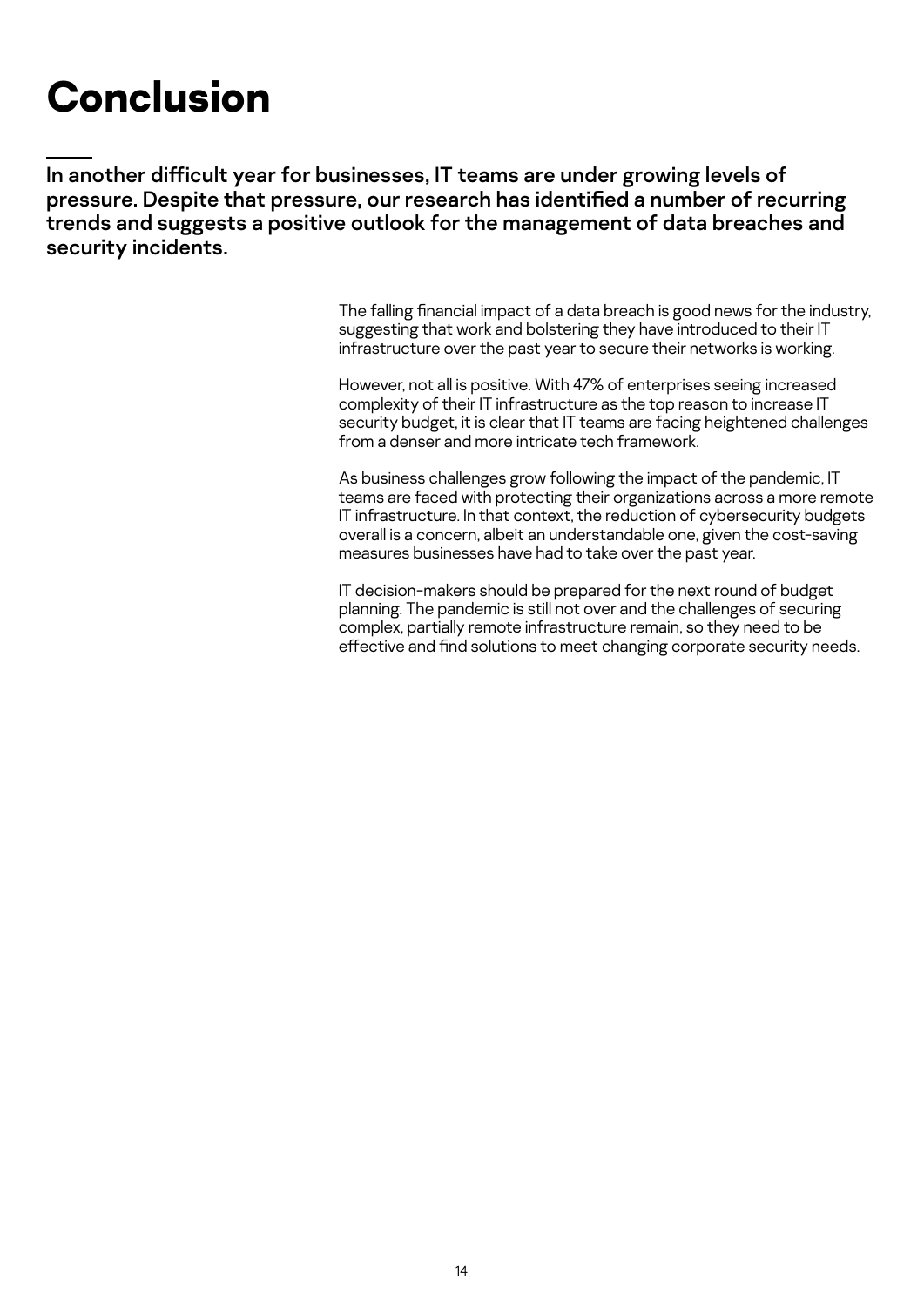To help businesses address these ongoing challenges and ensure budgets and measures are aligned with current priorities and evolving threats, Kaspersky suggests the following measures:

- Use a risk-based approach when planning your cybersecurity budget. Look at [the threats most relevant](https://calculator.kaspersky.com/) to your industry and company size, then consider the cost to the company and the probability of risk occurrence when prioritizing what to address first.
- Security solutions that can be managed from the cloud should simplify protection of remote offices and branches, which was another key concern for cybersecurity specialists this year.
- In the current business environment, it's extremely important to allocate cybersecurity investments in tools which deliver optimal efficacy and ROI. This means tools which lower the level of false positives, reduce time to attack detection, time spent per case and other metrics important to any IT security team, providing the most reliable level of protection and optimizing internal resources.
- Outsourcing advanced security tasks, for example, by requesting Managed Detection and Response service from **established IT** [security specialists](https://www.kaspersky.com/enterprise-security/managed-detection-and-response)<sup>2</sup> can be a good option for organizations that don't have the necessary internal expertise. Agreeing to a guaranteed service level agreement (SLA) with a third party and moving expenses from CapEx to OpEx is a way to keep security spending under control.
- Provide all your staff with [basic cybersecurity hygiene training](https://www.kaspersky.com/small-to-medium-business-security/security-awareness-platform). Always improve the skills of your IT security workers so they can defend against even sophisticated attacks. For example, Kaspersky provides [online training on threat hunting with YARA rules](https://xtraining.kaspersky.com/).
- Use [a dedicated set for effective endpoint protection](https://www.kaspersky.com/enterprise-security), threat detection and response products to timely detect and remediate even new and evasive threats. Kaspersky Optimum Security Framework includes the essential set of endpoint protection empowered with EDR and MDR, while Kaspersky Expert Security additionally offers anti-APT, latest threat intelligence and regular professional training to upskill your SOC team.

<sup>2</sup> Forrester [has recognized](https://www.kaspersky.com/about/press-releases/2021_kaspersky-named-a-leader-in-external-threat-intelligence-services) Kaspersky as a 'Leader' in external threat intelligence services in 'The Forrester Wave™: External Threat Intelligence Services Q1, 2021' report.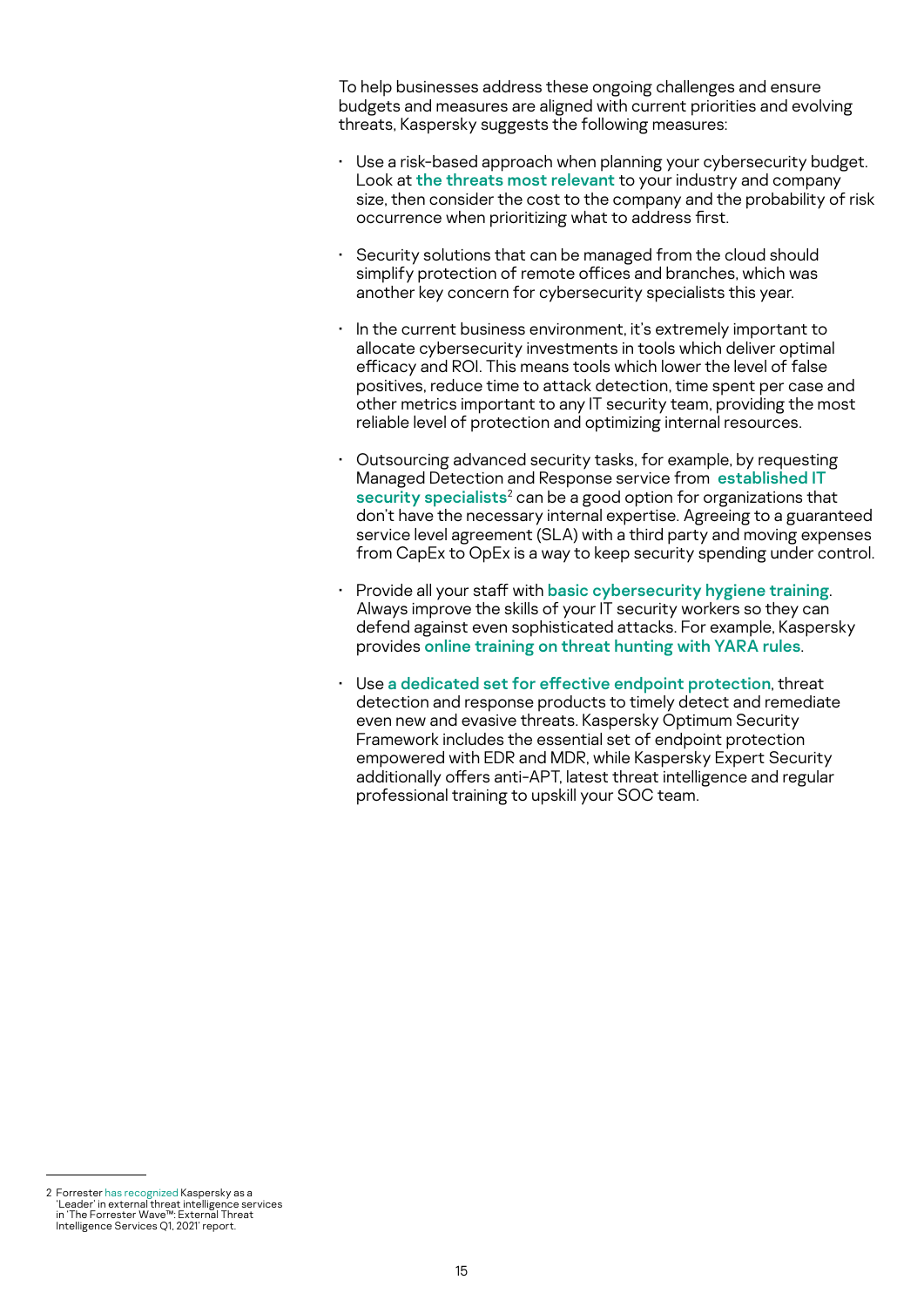# <span id="page-16-0"></span>**Additional charts**



#### **Chart 12:** Top 10 types of security incident experienced by SMBs

**Chart 13:** Top 10 types of security incident experienced, enterprises



### **Chart 14:** Top IT concerns for businesses

#### **Most important challenges to protect against complex incidents** (by percentage, each challenge ranked in the top three for SMBs and enterprises)

| Lack of visibility of the infrastructure                                          | 41%<br>41% |
|-----------------------------------------------------------------------------------|------------|
| Lack of consistent management                                                     | 40%<br>41% |
| Lack of skilled technical staff to detect / respond to<br>complex incidents       | 40%<br>40% |
| Inability to detect the threat among many alerts                                  | 39%<br>41% |
| Lack of visibility of malicious events / behavior                                 | 40%<br>38% |
| Inability to properly respond and clean up after the<br>complex incident occurred | 37%<br>35% |
| Lack of threat intelligence                                                       | 36%<br>34% |
| <b>SMB</b><br>Inability to comply to regulation<br>Enterprise                     | 26%<br>29% |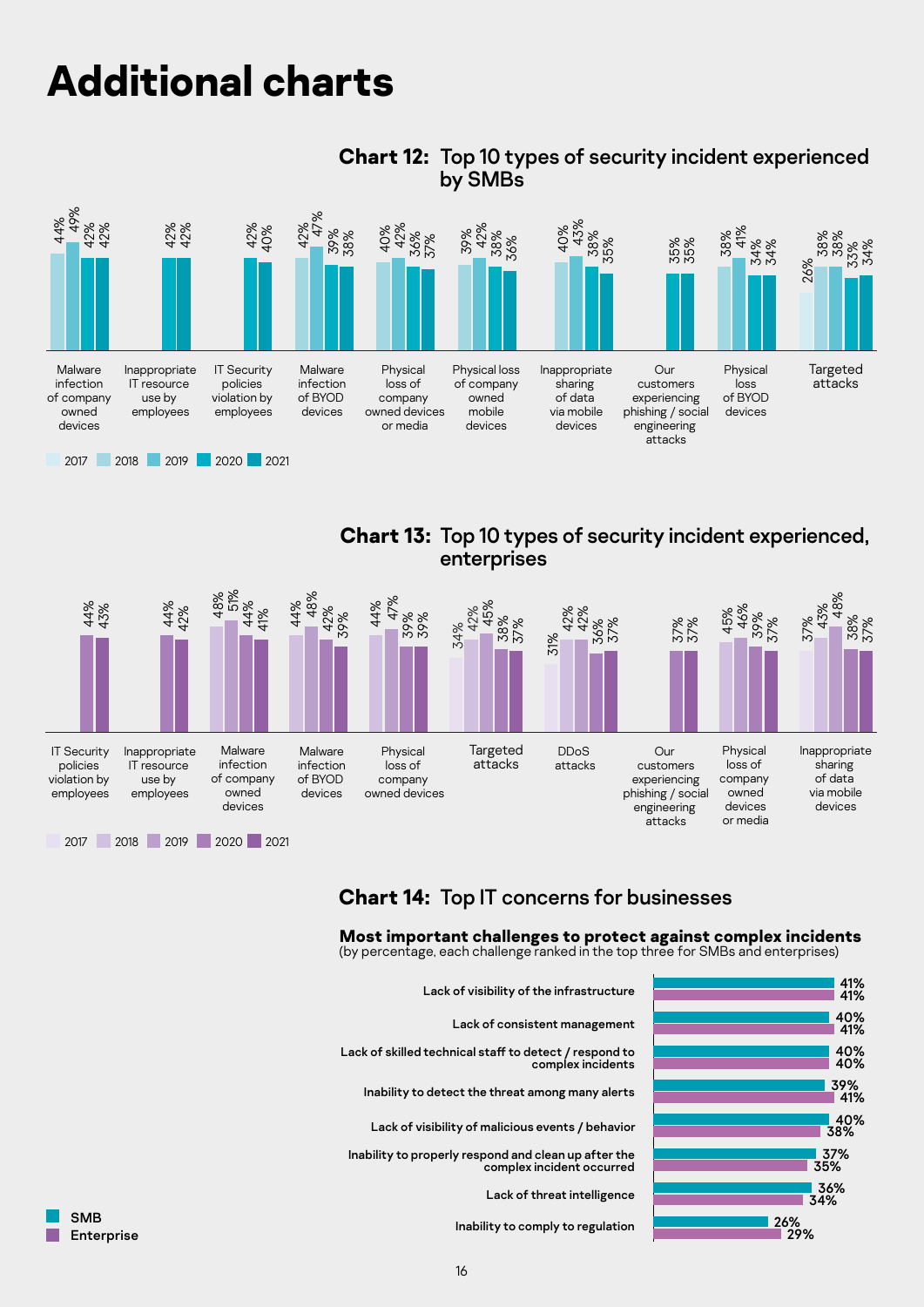### **Chart 15:** Reasons for outsourcing functions to MSPs / MSSPs



**Chart 16:** Time taken to detect a data breach



### **Chart 17:** Breakdown of devices of different types with endpoint security software installed

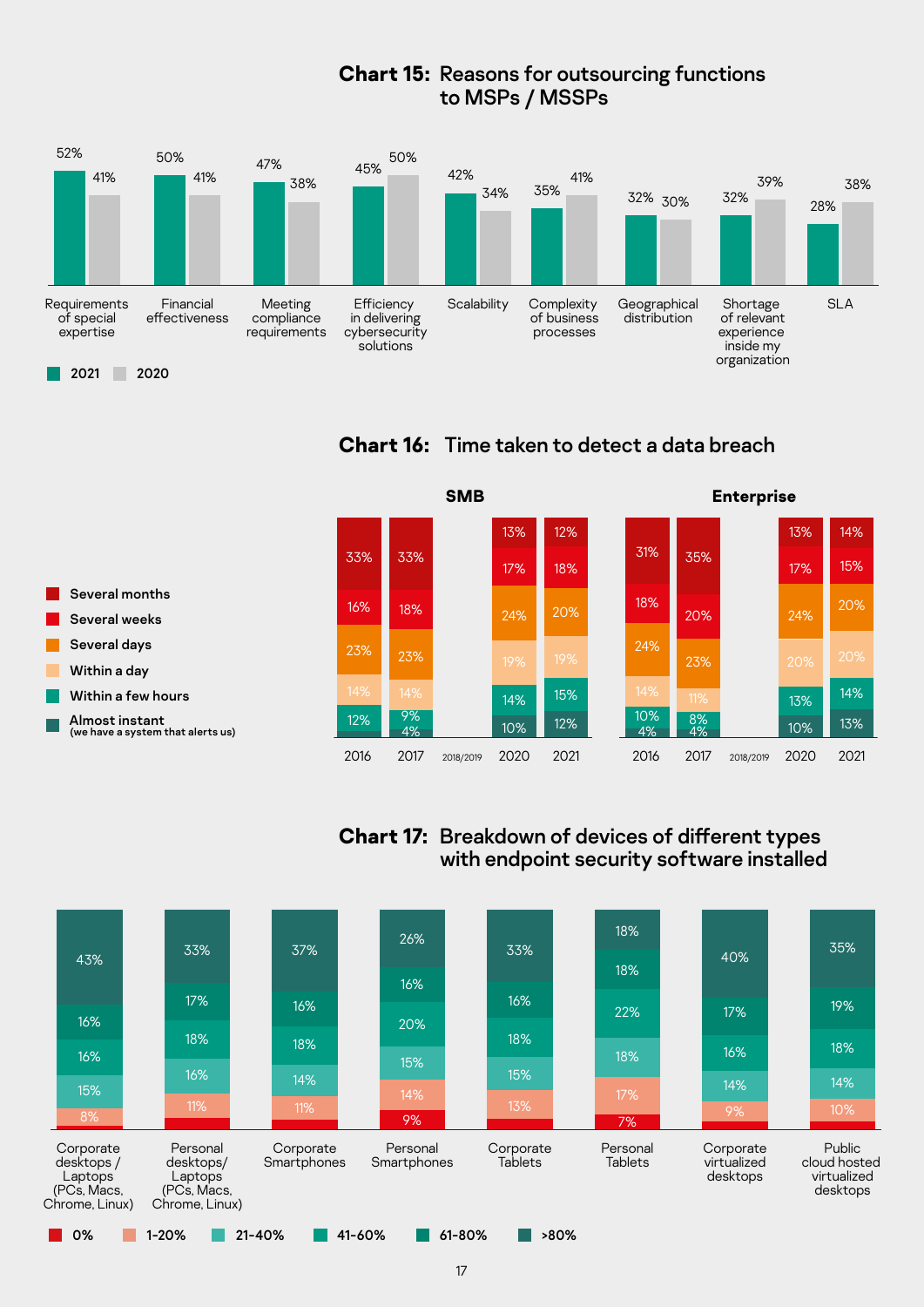### **Chart 18:** Devices with endpoint security software installed, by type



#### **Chart 19:** Top reasons for increasing IT security budgets in enterprises





Increased complexity of our IT infrastructure

To improve the level of specialist security expertise

> Top management wants to improve our defenses

> > Due to new business

Regulatory / compliance requirements

Hearing about incidents 2017 2018 2019 2020 2021 affecting other organizations

2017 2018 2019 2020 2021

### **Chart 20:** Top reasons for increasing IT security budgets in SMBs



Increased complexity of our IT infrastructure

To improve the level of specialist security expertise

> Top management wants to improve our defenses

> > Due to new business activities / expansion

Regulatory / compliance requirements

Recent security incidents our organization has experienced

2017 2018 2019 2020 2021